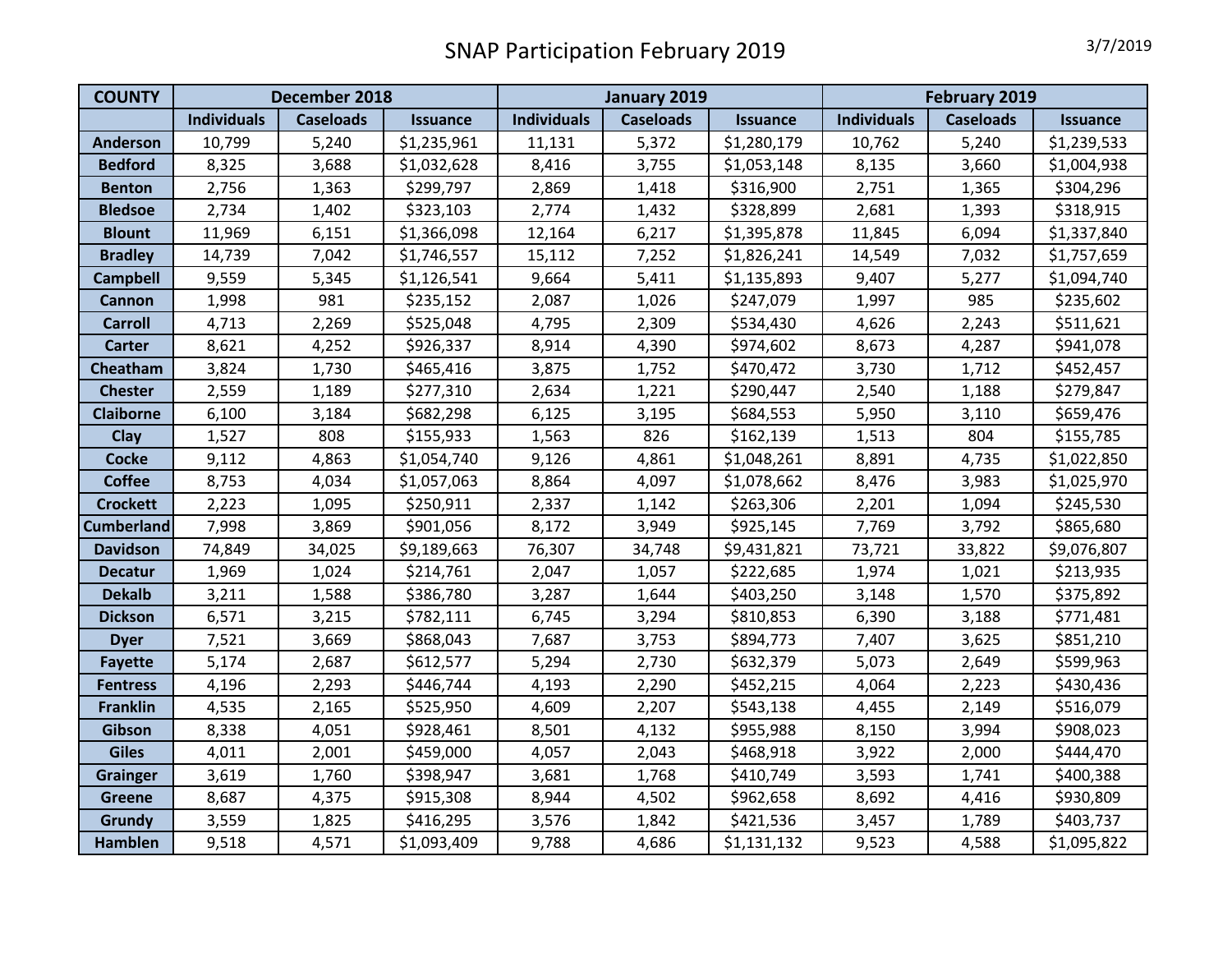|                   | December 2018      |                  |                 | January 2019       |                  |                 | <b>February 2019</b> |                  |                 |
|-------------------|--------------------|------------------|-----------------|--------------------|------------------|-----------------|----------------------|------------------|-----------------|
| <b>COUNTY</b>     | <b>Individuals</b> | <b>Caseloads</b> | <b>Issuance</b> | <b>Individuals</b> | <b>Caseloads</b> | <b>Issuance</b> | <b>Individuals</b>   | <b>Caseloads</b> | <b>Issuance</b> |
| <b>Hamilton</b>   | 44,486             | 22,052           | \$5,496,960     | 45,530             | 22,637           | \$5,664,525     | 43,949               | 21,991           | \$5,429,172     |
| <b>Hancock</b>    | 2,291              | 1,222            | \$256,645       | 2,315              | 1,225            | \$255,302       | 2,276                | 1,206            | \$249,187       |
| <b>Hardeman</b>   | 4,843              | 2,564            | \$554,175       | 4,844              | 2,564            | \$560,031       | 4,639                | 2,465            | \$538,590       |
| <b>Hardin</b>     | 4,839              | 2,532            | \$531,085       | 4,970              | 2,597            | \$550,828       | 4,809                | 2,546            | \$529,415       |
| <b>Hawkins</b>    | 9,375              | 4,596            | \$1,040,598     | 9,611              | 4,662            | \$1,063,896     | 9,287                | 4,552            | \$1,023,017     |
| Haywood           | 4,383              | 2,383            | \$508,474       | 4,433              | 2,391            | \$515,541       | 4,250                | 2,316            | \$491,145       |
| <b>Henderson</b>  | 4,948              | 2,485            | \$537,694       | 5,159              | 2,563            | \$563,483       | 4,984                | 2,506            | \$537,711       |
| <b>Henry</b>      | 5,560              | 2,760            | \$638,417       | 5,779              | 2,841            | \$667,798       | 5,514                | 2,739            | \$634,448       |
| <b>Hickman</b>    | 3,885              | 1,820            | \$445,414       | 3,927              | 1,843            | \$455,042       | 3,762                | 1,780            | \$427,062       |
| <b>Houston</b>    | 1,281              | 607              | \$144,117       | 1,343              | 626              | \$153,123       | 1,280                | 605              | \$142,009       |
| <b>Humphreys</b>  | 2,533              | 1,182            | \$290,977       | 2,565              | 1,193            | \$296,111       | 2,431                | 1,156            | \$277,608       |
| Jackson           | 1,978              | 1,053            | \$218,487       | 2,046              | 1,079            | \$229,442       | 1,997                | 1,060            | \$221,668       |
| <b>Jefferson</b>  | 6,882              | 3,359            | \$752,291       | 7,054              | 3,432            | \$778,823       | 6,852                | 3,344            | \$752,665       |
| Johnson           | 3,210              | 1,730            | \$338,773       | 3,316              | 1,782            | \$358,694       | 3,308                | 1,773            | \$354,038       |
| <b>Knox</b>       | 47,345             | 23,723           | \$5,589,798     | 48,324             | 24,316           | \$5,727,586     | 46,644               | 23,653           | \$5,494,669     |
| Lake              | 1,866              | 1,045            | \$222,951       | 1,919              | 1,046            | \$226,577       | 1,853                | 1,017            | \$218,410       |
| Lauderdale        | 6,041              | 3,069            | \$724,259       | 6,138              | 3,106            | \$736,344       | 5,917                | 3,009            | \$700,612       |
| <b>Lawrence</b>   | 6,156              | 2,943            | \$673,860       | 6,278              | 2,995            | \$692,034       | 6,031                | 2,919            | \$665,611       |
| <b>Lewis</b>      | 1,867              | 964              | \$204,041       | 1,910              | 989              | \$211,922       | 1,899                | 986              | \$209,349       |
| Lincoln           | 4,851              | 2,245            | \$554,932       | 4,942              | 2,283            | \$563,580       | 4,774                | 2,218            | \$544,997       |
| Loudon            | 4,539              | 2,168            | \$518,743       | 4,591              | 2,208            | \$528,312       | 4,430                | 2,150            | \$502,239       |
| <b>Macon</b>      | 4,589              | 2,134            | \$528,389       | 4,682              | 2,174            | \$545,937       | 4,491                | 2,105            | \$523,201       |
| <b>Madison</b>    | 15,882             | 7,735            | \$1,846,717     | 16,342             | 7,981            | \$1,912,428     | 15,587               | 7,696            | \$1,818,298     |
| <b>Marion</b>     | 4,946              | 2,430            | \$594,641       | 5,128              | 2,502            | \$616,097       | 5,005                | 2,449            | \$596,451       |
| <b>Marshall</b>   | 3,877              | 1,797            | \$440,529       | 3,932              | 1,830            | \$450,473       | 3,786                | 1,774            | \$435,955       |
| <b>Maury</b>      | 9,429              | 4,517            | \$1,125,169     | 9,859              | 4,713            | \$1,181,361     | 9,505                | 4,579            | \$1,140,555     |
| <b>Meigs</b>      | 2,175              | 1,075            | \$255,035       | 2,261              | 1,109            | \$265,138       | 2,200                | 1,088            | \$257,327       |
| <b>Monroe</b>     | 7,180              | 3,519            | \$793,526       | 7,346              | 3,588            | \$823,208       | 7,217                | 3,538            | \$806,345       |
| <b>Montgomery</b> | 22,711             | 9,803            | \$2,737,456     | 23,097             | 10,050           | \$2,804,647     | 21,811               | 9,595            | \$2,633,670     |
| <b>Moore</b>      | 532                | 235              | \$60,170        | 558                | 244              | \$62,238        | 528                  | 232              | \$58,488        |
| <b>Morgan</b>     | 3,441              | 1,710            | \$373,319       | 3,543              | 1,755            | \$385,630       | 3,380                | 1,686            | \$359,812       |
| <b>McMinn</b>     | 8,262              | 3,931            | \$973,226       | 8,444              | 4,017            | \$994,274       | 8,103                | 3,867            | \$943,912       |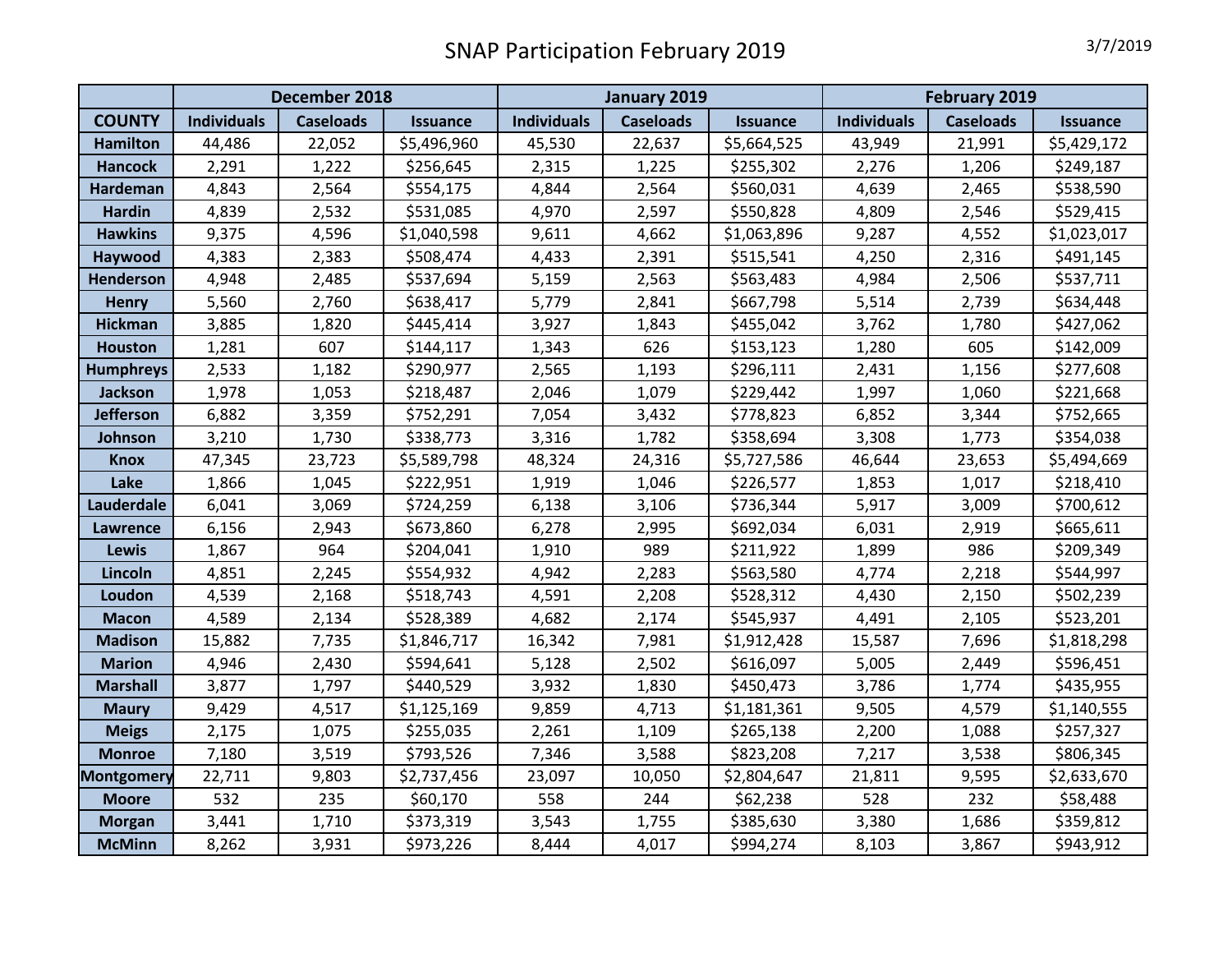| <b>COUNTY</b>     | December 2018      |                  |                 | January 2019       |                  |                 | February 2019      |                  |                 |
|-------------------|--------------------|------------------|-----------------|--------------------|------------------|-----------------|--------------------|------------------|-----------------|
|                   | <b>Individuals</b> | <b>Caseloads</b> | <b>Issuance</b> | <b>Individuals</b> | <b>Caseloads</b> | <b>Issuance</b> | <b>Individuals</b> | <b>Caseloads</b> | <b>Issuance</b> |
| <b>McNairy</b>    | 4,711              | 2,531            | \$523,505       | 4,810              | 2,575            | \$530,586       | 4,594              | 2,484            | \$501,824       |
| <b>Obion</b>      | 5,392              | 2,682            | \$616,700       | 5,551              | 2,744            | \$638,817       | 5,303              | 2,634            | \$607,877       |
| <b>Overton</b>    | 3,221              | 1,646            | \$341,927       | 3,262              | 1,661            | \$351,010       | 3,179              | 1,635            | \$336,807       |
| <b>Perry</b>      | 1,413              | 710              | \$163,939       | 1,396              | 699              | \$161,481       | 1,367              | 691              | \$158,187       |
| <b>Pickett</b>    | 785                | 414              | \$83,624        | 826                | 427              | \$86,516        | 789                | 416              | \$81,402        |
| <b>Polk</b>       | 2,585              | 1,227            | \$286,312       | 2,638              | 1,248            | \$299,653       | 2,490              | 1,201            | \$279,969       |
| Putnam            | 10,105             | 4,947            | \$1,173,795     | 10,348             | 5,114            | \$1,212,494     | 9,933              | 4,958            | \$1,155,032     |
| Rhea              | 6,323              | 3,034            | \$739,027       | 6,410              | 3,072            | \$752,957       | 6,283              | 3,033            | \$738,031       |
| Roane             | 7,238              | 3,537            | \$828,085       | 7,399              | 3,610            | \$851,419       | 7,027              | 3,473            | \$803,492       |
| Robertson         | 7,667              | 3,515            | \$947,014       | 7,829              | 3,617            | \$978,063       | 7,478              | 3,461            | \$923,262       |
| <b>Rutherford</b> | 25,721             | 11,119           | \$3,149,752     | 26,094             | 11,330           | \$3,233,152     | 24,892             | 10,834           | \$3,037,537     |
| <b>Scott</b>      | 5,966              | 3,090            | \$671,783       | 6,016              | 3,107            | \$673,261       | 5,792              | 3,016            | \$642,228       |
| Sequatchie        | 2,824              | 1,383            | \$336,173       | 2,897              | 1,423            | \$347,381       | 2,841              | 1,395            | \$338,385       |
| <b>Sevier</b>     | 9,649              | 4,502            | \$1,034,179     | 9,889              | 4,612            | \$1,083,638     | 9,568              | 4,494            | \$1,048,002     |
| <b>Shelby</b>     | 193,978            | 88,782           | \$25,011,527    | 198,840            | 91,114           | \$25,814,318    | 193,170            | 88,866           | \$24,868,811    |
| Smith             | 2,593              | 1,231            | \$302,663       | 2,718              | 1,277            | \$318,069       | 2,583              | 1,235            | \$302,885       |
| <b>Stewart</b>    | 1,798              | 798              | \$195,509       | 1,800              | 805              | \$196,616       | 1,703              | 771              | \$182,417       |
| <b>Sullivan</b>   | 21,895             | 10,810           | \$2,442,605     | 22,271             | 10,983           | \$2,505,873     | 21,553             | 10,761           | \$2,411,161     |
| <b>Sumner</b>     | 14,626             | 6,591            | \$1,746,775     | 14,951             | 6,771            | \$1,815,895     | 14,148             | 6,477            | \$1,696,519     |
| <b>Tipton</b>     | 8,902              | 4,195            | \$1,078,148     | 9,049              | 4,281            | \$1,097,852     | 8,636              | 4,125            | \$1,041,523     |
| <b>Trousdale</b>  | 1,263              | 639              | \$151,753       | 1,302              | 662              | \$156,172       | 1,256              | 644              | \$150,010       |
| <b>Unicoi</b>     | 2,844              | 1,453            | \$297,027       | 2,853              | 1,464            | \$303,942       | 2,833              | 1,455            | \$298,584       |
| <b>Union</b>      | 3,827              | 1,752            | \$416,955       | 3,917              | 1,779            | \$429,652       | 3,832              | 1,744            | \$415,925       |
| <b>Van Buren</b>  | 944                | 471              | \$102,364       | 980                | 479              | \$103,543       | 948                | 461              | \$98,550        |
| <b>Warren</b>     | 7,100              | 3,415            | \$829,254       | 7,390              | 3,530            | \$870,526       | 7,095              | 3,401            | \$825,197       |
| Washington        | 14,915             | 7,740            | \$1,721,797     | 15,264             | 7,927            | \$1,767,244     | 14,744             | 7,717            | \$1,701,413     |
| Wayne             | 2,287              | 1,218            | \$256,328       | 2,318              | 1,228            | \$258,112       | 2,237              | 1,193            | \$244,521       |
| <b>Weakley</b>    | 4,876              | 2,501            | \$539,201       | 5,039              | 2,571            | \$560,552       | 4,746              | 2,436            | \$517,626       |
| White             | 4,258              | 2,039            | \$474,443       | 4,386              | 2,097            | \$491,952       | 4,244              | 2,047            | \$471,693       |
| Williamson        | 4,267              | 1,941            | \$490,014       | 4,216              | 1,935            | \$494,880       | 3,918              | 1,840            | \$455,721       |
| <b>Wilson</b>     | 9,465              | 4,516            | \$1,164,694     | 9,847              | 4,647            | \$1,224,379     | 9,288              | 4,418            | \$1,148,973     |